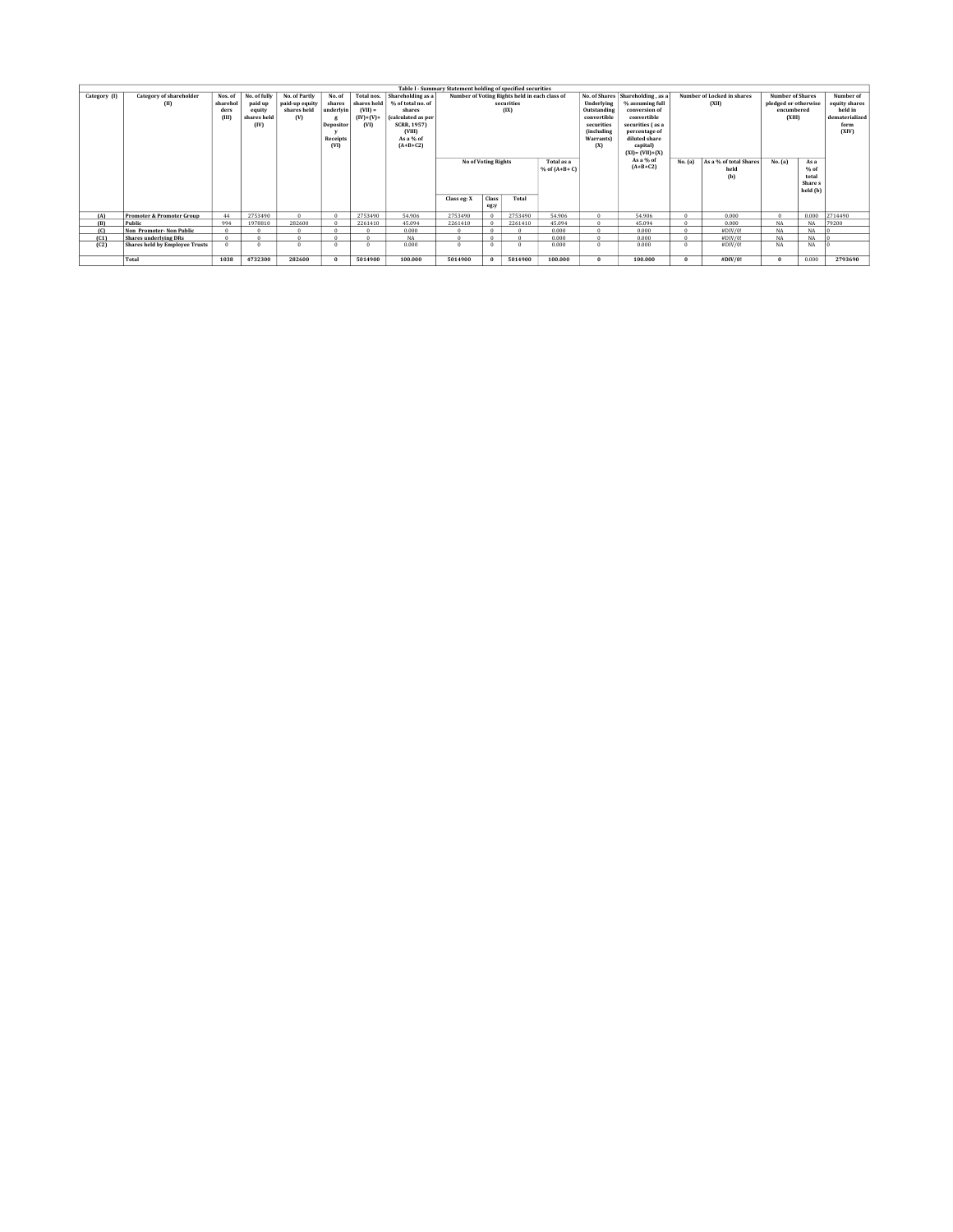|                                                              |                                                                        |                                    |                                                  |                                       |                                               |                                                     |                                                      | Table II - Statement showing shareholding pattern of the Promoter and Promoter Group |                        |                                                                     |                        |                                                           |                                                                       |                                                           |                               |                                |                            |                                                                    |                      |
|--------------------------------------------------------------|------------------------------------------------------------------------|------------------------------------|--------------------------------------------------|---------------------------------------|-----------------------------------------------|-----------------------------------------------------|------------------------------------------------------|--------------------------------------------------------------------------------------|------------------------|---------------------------------------------------------------------|------------------------|-----------------------------------------------------------|-----------------------------------------------------------------------|-----------------------------------------------------------|-------------------------------|--------------------------------|----------------------------|--------------------------------------------------------------------|----------------------|
| Category & Name of the<br>PAN<br>Shareholders<br>(II)<br>(1) |                                                                        | No. of<br>sharehold<br>er<br>(III) | No. of fully<br>paid up<br>equity share:<br>held | Partly<br>paid-up<br>equity<br>shares | Nos. of<br>shares<br>underlying<br>Depository | Total nos.<br>shares held<br>$(VII =$<br>$IV+V+VI)$ | Shareholding<br>% calculated<br>as per SCRR,<br>1957 |                                                                                      |                        | Number of Voting Rights held in each<br>class of securities<br>(IX) |                        | No. of Shares<br>Underlying<br>Outstanding<br>convertible | Shareholding, as<br>a % assuming<br>full conversion<br>of convertible | Number of Locked in   Number of Shares<br>shares<br>(XII) |                               | pledged or<br>encumbered(XIII) | otherwise                  | Number of equity<br>shares held in<br>dematerialized form<br>(XIV) |                      |
|                                                              |                                                                        |                                    |                                                  | (IV)                                  | held<br>(V)                                   | <b>Receipts</b><br>(VI)                             |                                                      | As a % of<br>$(A+B+C2)$                                                              |                        | <b>No of Voting Rights</b>                                          |                        | Total as a                                                | securities<br>(including                                              | securities (as a<br>percentage of                         | No. (a)                       | As a                           | No. (a)                    | As a                                                               |                      |
|                                                              |                                                                        |                                    |                                                  |                                       |                                               |                                                     |                                                      | (VIII)                                                                               | <b>Class X</b>         | <b>ClassY</b>                                                       | Total                  | % of                                                      | <b>Warrants)</b>                                                      | diluted share                                             |                               | % of                           |                            | % of                                                               |                      |
|                                                              |                                                                        |                                    |                                                  |                                       |                                               |                                                     |                                                      |                                                                                      |                        |                                                                     |                        | <b>Total</b><br>Voting                                    | (X)                                                                   | capital)                                                  |                               | total<br>Shar es               |                            | total<br>Shar es                                                   |                      |
|                                                              |                                                                        |                                    |                                                  |                                       |                                               |                                                     |                                                      |                                                                                      |                        |                                                                     |                        | rights                                                    |                                                                       | (XI) = (VII)+(X) as<br>a % of A+B+C2                      |                               | held (b)                       |                            | held (b)                                                           |                      |
|                                                              |                                                                        |                                    |                                                  |                                       |                                               |                                                     |                                                      |                                                                                      |                        |                                                                     |                        |                                                           |                                                                       |                                                           |                               |                                |                            |                                                                    |                      |
|                                                              |                                                                        |                                    |                                                  |                                       |                                               |                                                     |                                                      |                                                                                      |                        |                                                                     |                        |                                                           |                                                                       |                                                           |                               |                                |                            |                                                                    |                      |
| (1)                                                          | Indian                                                                 |                                    | 35                                               | 1739990                               | $\Omega$                                      | $\Omega$                                            | 1739990                                              | 34.696                                                                               | 1739990                | $\Omega$                                                            | 1739990                | 34.696                                                    | $^{\circ}$                                                            | 34.696                                                    | $\mathbf 0$                   | $0.000 \quad 0$                |                            | 0.000                                                              |                      |
| (a)                                                          | Individuals/Hindu Undivided Family<br>S.P. JAJU (HUF)                  | 3222                               |                                                  | 5100                                  | $\Omega$                                      | 0                                                   | 5100                                                 | 0.102                                                                                | 5100                   | $\Omega$                                                            | 5100                   | 0.102                                                     | $\Omega$                                                              | 0.102                                                     | $\mathbf 0$                   | 0.000                          | $\mathbf{0}$               | 0.000                                                              | 1700990<br>$\Omega$  |
|                                                              | PRAKASH CHAND JAIN                                                     | 94                                 |                                                  | 12000                                 | $\Omega$                                      | 0                                                   | 12000                                                | 0.239                                                                                | 12000                  | $\Omega$                                                            | 12000                  | 0.239                                                     | $\Omega$                                                              | 0.239                                                     | $\mathbf 0$                   | 0.000                          | $\Omega$                   | 0.000                                                              | $\Omega$             |
|                                                              | VISHAKHA BUILDERS PRIVATE I                                            | AAACV0012G                         |                                                  | 162800                                | $\Omega$                                      | $\Omega$                                            | 162800                                               | 3.246                                                                                | 162800                 | $\Omega$                                                            | 162800                 | 3.246                                                     | $\Omega$                                                              | 3.246                                                     | $\mathbf 0$                   | 0.000                          | $\Omega$                   | 0.000                                                              | 162800               |
|                                                              | ISHWAR PRAKASH JAIN & SONS                                             | AAAHI0185A<br>AAAPJ0986A           |                                                  | 17300<br>18710                        | 0<br>$\Omega$                                 | 0<br>$\Omega$                                       | 17300<br>18710                                       | 0.345                                                                                | 17300<br>18710         | 0<br>$\Omega$                                                       | 17300<br>18710         | 0.345<br>0.373                                            | 0<br>$\Omega$                                                         | 0.345<br>0.373                                            | $\mathbf 0$<br>$\Omega$       | 0.000<br>0.000                 | $\Omega$<br>$\Omega$       | 0.000<br>0.000                                                     | 17300<br>18710       |
|                                                              | <b>ISHWAR PARKASH JAIN</b><br><b>G K JAJU</b>                          | AADHG0659L                         |                                                  | 7000                                  | $\Omega$                                      | $\Omega$                                            | 7000                                                 | 0.373<br>0.140                                                                       | 7000                   | $\Omega$                                                            | 7000                   | 0.140                                                     | $\Omega$                                                              | 0.140                                                     | $\mathbf 0$                   | 0.000                          | $\Omega$                   | 0.000                                                              | 7000                 |
|                                                              | KAILASH JAJODIA.                                                       | AAFHK0010B                         |                                                  | 81800                                 | $\Omega$                                      | $\Omega$                                            | 81800                                                | 1.631                                                                                | 81800                  | $\Omega$                                                            | 81800                  | 1.631                                                     | $\Omega$                                                              | 1.631                                                     | $\Omega$                      | $0.000 \quad 0$                |                            | 0.000                                                              | 81800                |
|                                                              | <b>SANTOSH JAIN</b>                                                    | AAFPJ4716R                         |                                                  | 17500                                 | $\Omega$                                      | $\Omega$                                            | 17500                                                | 0.349                                                                                | 17500                  | $\Omega$                                                            | 17500                  | 0.349                                                     | $\Omega$                                                              | 0.349                                                     | $\mathbf{0}$                  | 0.000                          | $\Omega$                   | 0.000                                                              | 17500                |
|                                                              | REJESH JAJU AND SONS HUF                                               | AAGHR9982Q                         |                                                  | 121510                                | $\Omega$                                      | $\Omega$                                            | 121510                                               | 2.423                                                                                | 121510                 | $\Omega$                                                            | 121510                 | 2.423                                                     | $\Omega$                                                              | 2.423                                                     | $\overline{0}$                | 0.000                          | $\Omega$                   | 0.000                                                              | 109110               |
|                                                              | <b>BAJRANG LAL GUPTA</b><br>KAUSHAL JAJODIA HUF                        | AAGPG2445P<br>AAIHK1903L           |                                                  | 42010<br>61900                        | $\Omega$<br>0                                 | $\Omega$<br>0                                       | 42010<br>61900                                       | 0.838<br>1.234                                                                       | 42010<br>61900         | $\Omega$<br>$\Omega$                                                | 42010<br>61900         | 0.838<br>1.234                                            | $\Omega$<br>$\mathbf 0$                                               | 0.838<br>1.234                                            | $\Omega$<br>$\mathbf 0$       | 0.000<br>0.000                 | $\Omega$<br>$\overline{0}$ | 0.000<br>0.000                                                     | 42010<br>61900       |
|                                                              | DAYA JAIN                                                              | AAJPJ1116F                         |                                                  | 10300                                 | $\Omega$                                      | $\Omega$                                            | 10300                                                | 0.205                                                                                | 10300                  | $\Omega$                                                            | 10300                  | 0.205                                                     | $\Omega$                                                              | 0.205                                                     | $\Omega$                      | 0.000                          | $\Omega$                   | 0.000                                                              | 10300                |
|                                                              | SUSHIL KUMAR JAJU                                                      | AALHS1947M                         |                                                  | 132300                                | $\Omega$                                      | 0                                                   | 132300                                               | 2.638                                                                                | 132300                 | $\Omega$                                                            | 132300                 | 2.638                                                     | $\mathbf 0$                                                           | 2.638                                                     | $^{\circ}$                    | 0.000                          | $\Omega$                   | 0.000                                                              | 132300               |
|                                                              | SHIKHA JAIN                                                            | AANPJ3217D                         |                                                  | 2000                                  | $\Omega$                                      | $\Omega$                                            | 2000                                                 | 0.040                                                                                | 2000                   | $\Omega$                                                            | 2000                   | 0.040                                                     | $\Omega$                                                              | 0.040                                                     | $\mathbf 0$                   | 0.000                          | $\Omega$                   | 0.000                                                              | 2000                 |
|                                                              | JAY SHREE JAJU<br><b>KUSUM GUPTA</b>                                   | AANPJ3228L<br>AARPG5358C           |                                                  | 113000<br>25200                       | $\Omega$<br>$\Omega$                          | $\Omega$<br>$\Omega$                                | 113000<br>25200                                      | 2.253<br>0.503                                                                       | 113000<br>25200        | $\Omega$<br>$\Omega$                                                | 113000<br>25200        | 2.253<br>0.503                                            | $\mathbf 0$<br>$\Omega$                                               | 2.253<br>0.503                                            | $\mathbf 0$<br>$\mathbf 0$    | 0.000<br>0.000                 | $\Omega$<br>$\Omega$       | 0.000<br>0.000                                                     | 113000<br>25200      |
|                                                              | SUREKHA GUPTA                                                          | AARPG5359D                         |                                                  | 31600                                 | $\Omega$                                      | 0                                                   | 31600                                                | 0.630                                                                                | 31600                  | $\Omega$                                                            | 31600                  | 0.630                                                     | $\Omega$                                                              | 0.630                                                     | $\mathbf 0$                   | 0.000                          | $\Omega$                   | 0.000                                                              | 31600                |
|                                                              | <b>MEENU GARG</b>                                                      | AARPG6307K                         |                                                  | 85000                                 | 0                                             | 0                                                   | 85000                                                | 1.695                                                                                | 85000                  | $^{\circ}$                                                          | 85000                  | 1.695                                                     | $^{\circ}$                                                            | 1.695                                                     | $\overline{0}$                | 0.000                          | $\Omega$                   | 0.000                                                              | 85000                |
|                                                              | <b>ASHISH JAIN</b>                                                     | ABJPJ6534E                         |                                                  | 36900                                 | $\mathbf 0$                                   | 0                                                   | 36900                                                | 0.736                                                                                | 36900                  | $\Omega$                                                            | 36900                  | 0.736                                                     | $^{\circ}$                                                            | 0.736                                                     | $\overline{0}$                | 0.000                          | $\Omega$                   | 0.000                                                              | 36900                |
|                                                              | <b>GOPI KISHAN JAJU</b>                                                | ABPPJ2843L                         |                                                  | 7010                                  | $\Omega$                                      | $\Omega$                                            | 7010                                                 | 0.140                                                                                | 7010                   | $\Omega$                                                            | 7010                   | 0.140                                                     | $\Omega$                                                              | 0.140                                                     | $\overline{0}$                | 0.000                          | $\Omega$                   | 0.000                                                              | 6010                 |
|                                                              | SUSHIL JAJU<br><b>KAVITA LADHA</b>                                     | ABVPJ5248H<br>ABVPL0033G           |                                                  | 26000<br>3000                         | $\Omega$<br>$\Omega$                          | $\Omega$<br>$\Omega$                                | 26000<br>3000                                        | 0.518<br>0.060                                                                       | 26000<br>3000          | $\Omega$<br>$\Omega$                                                | 26000<br>3000          | 0.518<br>0.060                                            | $\Omega$<br>$\Omega$                                                  | 0.518<br>0.060                                            | $\mathbf 0$<br>$\overline{0}$ | 0.000<br>0.000                 | $\Omega$<br>$\Omega$       | 0.000<br>0.000                                                     | 26000<br>3000        |
|                                                              | KAILASH JAJODIA                                                        | ABWPJ7049K                         |                                                  | 112710                                | $\Omega$                                      | $\Omega$                                            | 112710                                               | 2.248                                                                                | 112710                 | $\Omega$                                                            | 112710                 | 2.248                                                     | $\Omega$                                                              | 2.248                                                     | $\mathbf{0}$                  | 0.000                          | $\Omega$                   | 0.000                                                              | 112710               |
|                                                              | RAJESH JAJU                                                            | ABZPJ6383R                         |                                                  | 9200                                  | $\Omega$                                      | $\Omega$                                            | 9200                                                 | 0.183                                                                                | 9200                   | $\Omega$                                                            | 9200                   | 0.183                                                     | $\Omega$                                                              | 0.183                                                     | $\mathbf{0}$                  | 0.000                          | $\Omega$                   | 0.000                                                              | 9200                 |
|                                                              | KAMAL PARSHAD JAIN                                                     | ADCPJ2215M                         |                                                  | 5000                                  | $\Omega$                                      | $\Omega$                                            | 5000                                                 | 0.100                                                                                | 5000                   | $\Omega$                                                            | 5000                   | 0.100                                                     | $\Omega$                                                              | 0.100                                                     | $\mathbf{0}$                  | 0.000                          | $\Omega$                   | 0.000                                                              | 5000                 |
|                                                              | EKTA GUPTA<br><b>ASHISH GUPTA</b>                                      | ADQPG8069A<br>AEPPG2883Q           |                                                  | 49100<br>10                           | $\Omega$<br>$\Omega$                          | $\Omega$<br>$\Omega$                                | 49100<br>10                                          | 0.979<br>0.000                                                                       | 49100<br>10            | $\Omega$<br>$\Omega$                                                | 49100<br>10            | 0.979<br>0.000                                            | $\mathbf 0$<br>$\Omega$                                               | 0.979<br>0.000                                            | $\mathbf 0$<br>$\Omega$       | 0.000<br>0.000                 | $\Omega$<br>$\overline{0}$ | 0.000<br>0.000                                                     | 49100<br>10          |
|                                                              | RUKMA DEVI JAJU                                                        | AEUPJ5180Q                         |                                                  | 160400                                | $\Omega$                                      | $\Omega$                                            | 160400                                               | 3.198                                                                                | 160400                 | $\mathbf 0$                                                         | 160400                 | 3.198                                                     | $\mathbf 0$                                                           | 3.198                                                     | $\mathbf 0$                   | 0.000                          | $\Omega$                   | 0.000                                                              | 160400               |
|                                                              | SARIKA JAJU                                                            | AEUPJ5181R                         |                                                  | 87300                                 | $\Omega$                                      | $\Omega$                                            | 87300                                                | 1.741                                                                                | 87300                  | $\Omega$                                                            | 87300                  | 1.741                                                     | $\Omega$                                                              | 1.741                                                     | $\Omega$                      | 0.000                          | $\overline{0}$             | 0.000                                                              | 87300                |
|                                                              | MEGHNA JAJODIA                                                         | AEUPJ5182N                         |                                                  | 60500                                 | $\Omega$                                      | 0                                                   | 60500                                                | 1.206                                                                                | 60500                  | $\Omega$                                                            | 60500                  | 1.206                                                     | $\mathbf 0$                                                           | 1.206                                                     | $\mathbf 0$                   | 0.000                          | $\Omega$                   | 0.000                                                              | 60500                |
|                                                              | KAUSHAL JAJODIA<br><b>AKASH GUPTA</b>                                  | AEUPJ5183P<br>AFLPG3088G           |                                                  | 105300<br>7000                        | $\Omega$<br>$\Omega$                          | 0<br>$\Omega$                                       | 105300<br>7000                                       | 2.100<br>0.140                                                                       | 105300<br>7000         | $\Omega$<br>$\Omega$                                                | 105300<br>7000         | 2.100<br>0.140                                            | $\mathbf 0$<br>$\Omega$                                               | 2.100<br>0.140                                            | $\mathbf 0$<br>$\Omega$       | 0.000<br>0.000                 | $\Omega$<br>$\Omega$       | 0.000<br>0.000                                                     | 105300<br>7000       |
|                                                              | <b>SANTOSH BAGRI</b>                                                   | AHJPB4778L                         |                                                  | 51930                                 | 0                                             | 0                                                   | 51930                                                | 1.036                                                                                | 51930                  | 0                                                                   | 51930                  | 1.036                                                     | $^{\circ}$                                                            | 1.036                                                     | $^{\circ}$                    | 0.000                          | $\Omega$                   | 0.000                                                              | 51930                |
|                                                              | RADHIKA JAJODIA                                                        | AICPA4752D                         |                                                  | 63100                                 | $\Omega$                                      | $\Omega$                                            | 63100                                                | 1.258                                                                                | 63100                  | $\Omega$                                                            | 63100                  | 1.258                                                     | $\Omega$                                                              | 1.258                                                     | $\Omega$                      | 0.000                          | $\Omega$                   | 0.000                                                              | 63100                |
|                                                              | SHREYA GUPTA                                                           | BPCPG1480E                         |                                                  | 8500                                  | $\Omega$                                      | $\Omega$                                            | 8500                                                 | 0.169                                                                                | 8500                   | $\Omega$                                                            | 8500                   | 0.169                                                     | $\Omega$                                                              | 0.169                                                     | $\Omega$                      | 0.000                          | $\Omega$                   | 0.000                                                              | $\Omega$             |
| (b)                                                          | Central Goverment/State Goverme<br><b>Financial Institutions/Banks</b> |                                    | $\Omega$<br>n                                    | $\Omega$<br>$\Omega$                  | $\Omega$<br>$\Omega$                          | $\Omega$<br>$\Omega$                                | $\Omega$<br>$\Omega$                                 | 0.000<br>0.000                                                                       | $^{\circ}$<br>$\Omega$ | $\Omega$<br>$\Omega$                                                | $^{\circ}$<br>$\Omega$ | 0.000<br>0.000                                            | $\Omega$<br>$\Omega$                                                  | 0.000<br>0.000                                            |                               | $0.000 \quad 0$<br>0.000       | $\Omega$                   | 0.000<br>0.000                                                     | $\Omega$<br>$\Omega$ |
| (c)<br>(d)                                                   | Any Others (specify) # BODY COR                                        |                                    |                                                  | 1013500                               | $\Omega$                                      | $\Omega$                                            | 1013500                                              | 20.210                                                                               | 1013500                | $\Omega$                                                            | 1013500                | 20.210                                                    | $\Omega$                                                              | 20.210                                                    | $\mathbf 0$                   | 0.000                          | $\Omega$                   | 0.000                                                              | 1013500              |
|                                                              | AKASH BROTHERS TRADING PV                                              | AAACA0595P                         |                                                  | 86900                                 | $\Omega$                                      | $\Omega$                                            | 86900                                                | 1.733                                                                                | 86900                  | $\Omega$                                                            | 86900                  | 1.733                                                     | $\Omega$                                                              | 1.733                                                     | $\overline{0}$                | 0.000                          | $\Omega$                   | 0.000                                                              | 86900                |
|                                                              | GUWAHATI MERCHANTILES PV                                               | AAACG7336C                         |                                                  | 86500                                 | $\mathbf 0$                                   | 0                                                   | 86500                                                | 1.725                                                                                | 86500                  | $\Omega$                                                            | 86500                  | 1.725                                                     | $\mathbf 0$                                                           | 1.725                                                     | $\mathbf 0$                   | 0.000                          | $\mathbf 0$                | 0.000                                                              | 86500                |
|                                                              | <b>I P POLYMERS PVT LTD</b>                                            | AAACI0035Q                         |                                                  | 137800                                | $\Omega$<br>$\Omega$                          | $\Omega$<br>$\Omega$                                | 137800                                               | 2.748                                                                                | 137800                 | $\Omega$<br>$\Omega$                                                | 137800                 | 2.748                                                     | $\Omega$<br>$\Omega$                                                  | 2.748                                                     | $\overline{0}$<br>$\Omega$    | 0.000                          | $\Omega$<br>$\Omega$       | 0.000                                                              | 137800               |
|                                                              | KAUSHAL COMMERCIAL (P) LTD<br>NORTH WEST ENTERPRISES PF                | AAACK8231G<br>AAACN5674J           |                                                  | 372100<br>11000                       | $\Omega$                                      | $\Omega$                                            | 372100<br>11000                                      | 7.420<br>0.219                                                                       | 372100<br>11000        | $\Omega$                                                            | 372100<br>11000        | 7.420<br>0.219                                            | $\Omega$                                                              | 7.420<br>0.219                                            | $^{\circ}$                    | 0.000<br>0.000                 | $\Omega$                   | 0.000<br>0.000                                                     | 372100<br>11000      |
|                                                              | NEZONE AGENCIES PVT LIMITE                                             | AAACN6809K                         |                                                  | 119000                                | $\Omega$                                      | $\Omega$                                            | 119000                                               | 2.373                                                                                | 119000                 | $\Omega$                                                            | 119000                 | 2.373                                                     | $\Omega$                                                              | 2.373                                                     | $\Omega$                      | 0.000                          | $\Omega$                   | 0.000                                                              | 119000               |
|                                                              | EASTERN TUBE COMPANY PRIV                                              | AABCE3230E                         |                                                  | 102700                                | $\Omega$                                      | 0                                                   | 102700                                               | 2.048                                                                                | 102700                 | $\Omega$                                                            | 102700                 | 2.048                                                     | $\Omega$                                                              | 2.048                                                     | $\mathbf 0$                   | 0.000                          | $\Omega$                   | 0.000                                                              | 102700               |
|                                                              | JAJODIA REAL ESTATES PRIVAT                                            | AABCJ0323P                         |                                                  | 5800                                  | $\Omega$                                      | 0                                                   | 5800                                                 | 0.116                                                                                | 5800                   | $\Omega$                                                            | 5800                   | 0.116                                                     | $\Omega$                                                              | 0.116                                                     | $\mathbf 0$                   | 0.000                          | $\Omega$                   | 0.000                                                              | 5800                 |
|                                                              | NEZONE TRADING COMPANY P'<br>Any Others (specify)                      | AABCN7997H<br>$\Omega$             | $\Omega$                                         | 91700<br>$\Omega$                     | $^{\circ}$<br>0                               | 0<br>0                                              | 91700<br>$\Omega$                                    | 1.829<br>0.000                                                                       | 91700<br>$\Omega$      | $^{\circ}$<br>$\Omega$                                              | 91700<br>$\mathbf 0$   | 1.829<br>0.000                                            | $^{\circ}$<br>0                                                       | 1.829<br>0.000                                            | $\mathbf 0$<br>$\overline{0}$ | 0.000<br>0.000                 | $\Omega$<br>$\Omega$       | 0.000<br>0.000                                                     | 91700<br>0           |
| (f)                                                          | Sub-Total(A)(1)                                                        |                                    | 44                                               | 2753490                               | $\Omega$                                      | $\Omega$                                            | 2753490                                              | 54.906                                                                               | 2753490                | $\Omega$                                                            | 2753490                | 54,906                                                    | $\Omega$                                                              | 54.906                                                    | $\Omega$                      | 0.000                          | $\Omega$                   | 0.000                                                              | 2714490              |
| (2)                                                          | Foreign                                                                |                                    | $\Omega$                                         | $\Omega$                              | $\Omega$                                      | $\Omega$                                            | $\Omega$                                             | 0.000                                                                                | $\Omega$               | $\Omega$                                                            | $\Omega$               | 0.000                                                     | $\Omega$                                                              | 0.000                                                     | $\Omega$                      | 0.000                          | $\Omega$                   | 0.000                                                              | $\Omega$             |
| (a)                                                          | Individuals (Non-Resident Individu                                     |                                    | $\Omega$                                         | $\Omega$                              | $\Omega$                                      | $\Omega$                                            | $\Omega$                                             | 0.000                                                                                | $\Omega$               | $\Omega$                                                            | $\Omega$               | 0.000                                                     | $\Omega$                                                              | 0.000                                                     |                               | 0.000                          | $\Omega$                   | 0.000                                                              | $\Omega$             |
| (b)                                                          | Government<br>Institutions                                             | $\Omega$                           | $\Omega$<br>$\Omega$                             | $\Omega$<br>$\Omega$                  | $\Omega$<br>$\Omega$                          | $\Omega$<br>$\Omega$                                | $\Omega$<br>$\Omega$                                 | 0.000<br>0.000                                                                       | $\Omega$<br>$\Omega$   | $\Omega$<br>$\Omega$                                                | $\Omega$<br>$\Omega$   | 0.000<br>0.000                                            | $\Omega$<br>$\Omega$                                                  | 0.000<br>0.000                                            | $\mathbf 0$                   | 0.000<br>0.000                 | $\Omega$<br>$\Omega$       | 0.000<br>0.000                                                     | $\Omega$<br>$\Omega$ |
| (c)<br>(d)                                                   | Foreign Portfolio Investor                                             | $\cap$                             | $\Omega$                                         | $\Omega$                              | $\Omega$                                      | $\Omega$                                            | $\Omega$                                             | 0.000                                                                                | $\Omega$               | $\Omega$                                                            | $\Omega$               | 0.000                                                     | $\Omega$                                                              | 0.000                                                     | $\Omega$                      | 0.000                          | $\Omega$                   | 0.000                                                              | $\Omega$             |
|                                                              | Sub-Total (A)(2)                                                       |                                    | $\Omega$                                         | 0                                     | $\Omega$                                      | $\Omega$                                            | $\Omega$                                             | 0.000                                                                                | $\Omega$               | $\Omega$                                                            | $\Omega$               | 0.000                                                     | $\Omega$                                                              | 0.000                                                     | $\Omega$                      | 0.000                          | $\Omega$                   | 0.000                                                              | 0                    |
|                                                              | Total Shareholding of Promoter an                                      |                                    | 44                                               | 2753490                               | $\Omega$                                      | $\Omega$                                            | 2753490                                              | 54.906                                                                               | 2753490                | $^{\circ}$                                                          | 2753490                | 54,906                                                    | $\Omega$                                                              | 54.906                                                    | $\Omega$                      | 0.000                          | $\overline{0}$             | 0.000                                                              | 2714490              |

Details of Shares which remain unclaimed may be given hear along with details such as number of shareholders, outstanding shares held in demat/unclaimed suspense account, voting rights which are frozen etc.

Note:<br>(1) PAN would not be displayed on website of Stock Exchange(s).<br>(2) The term "Encumbrance" has the same meaning as assigned under regulation 28(3) of SEBI (Substantial Acquisition of Shares and Takeovers) Regulations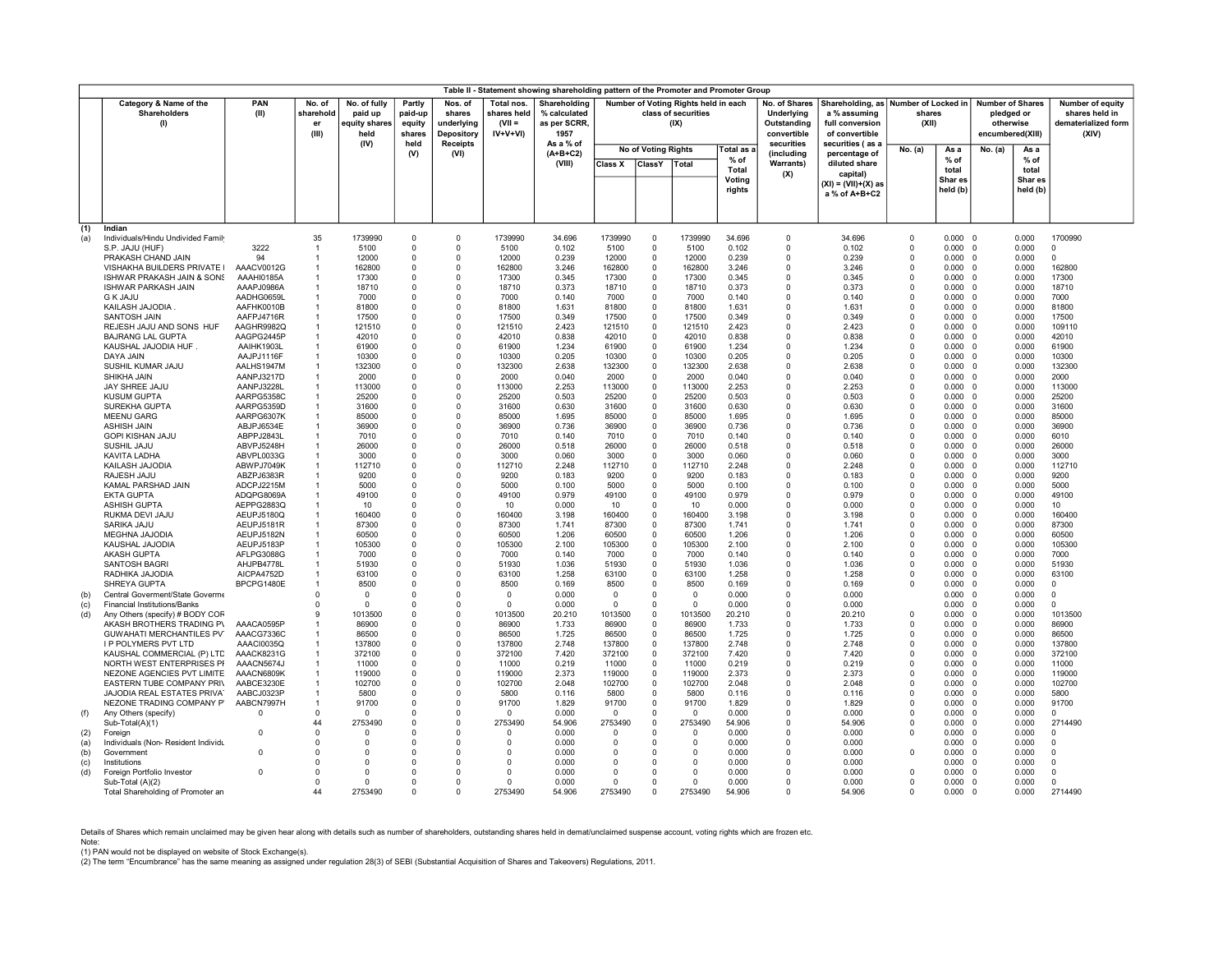|     | Table III - Statement showing shareholding pattern of the Public Shareholder<br><b>Number of Shares</b><br>Number of Voting Rights held in each<br>Number of Locked in |             |                                    |                                                          |                                               |                                                                  |                                                    |                                                                   |                      |                      |                             |                  |                                                                         |                                                                                |                         |                      |                  |                                                        |                                                                    |
|-----|------------------------------------------------------------------------------------------------------------------------------------------------------------------------|-------------|------------------------------------|----------------------------------------------------------|-----------------------------------------------|------------------------------------------------------------------|----------------------------------------------------|-------------------------------------------------------------------|----------------------|----------------------|-----------------------------|------------------|-------------------------------------------------------------------------|--------------------------------------------------------------------------------|-------------------------|----------------------|------------------|--------------------------------------------------------|--------------------------------------------------------------------|
|     | Category & Name of the<br>Shareholders                                                                                                                                 | PAN<br>(II) | No. of<br>sharehold<br>er<br>(III) | No. of fully<br>paid up<br>equity shares<br>held<br>(IV) | Partly<br>paid-up<br>equity<br>shares<br>held | Nos. of<br>shares<br>underlying<br>Depository<br><b>Receipts</b> | Total nos.<br>shares held<br>$(VII =$<br>$IV+V+VI$ | Shareholding<br>% calculated<br>as per SCRR.<br>1957<br>As a % of |                      |                      | class of securities<br>(IX) |                  | No. of Shares<br>Underlying<br>Outstanding<br>convertible<br>securities | Total<br>Shareholding, as<br>a % assuming<br>full conversion<br>of convertible | shares<br>(XII)         |                      | encumbered(XIII) | pledged or<br>otherwise                                | Number of equity<br>shares held in<br>dematerialized form<br>(XIV) |
|     |                                                                                                                                                                        |             |                                    |                                                          | (V)                                           | (VI)                                                             |                                                    | $(A+B+C2)$                                                        | No of Voting Rights  |                      |                             | Total as a       | (including                                                              | securities (as a                                                               | No. (a)                 | As a                 | No. (a)          | As a                                                   |                                                                    |
|     |                                                                                                                                                                        |             |                                    |                                                          |                                               |                                                                  |                                                    | (VIII)                                                            | <b>Class X</b>       | <b>ClassY</b>        | Total                       | % of<br>Total    | <b>Warrants)</b>                                                        | percentage of                                                                  |                         | $%$ of<br>total      |                  | $%$ of<br>total                                        |                                                                    |
|     |                                                                                                                                                                        |             |                                    |                                                          |                                               |                                                                  |                                                    |                                                                   |                      |                      |                             | Voting<br>rights | (X)                                                                     | diluted share<br>capital)<br>(XI)                                              |                         | Shar es<br>held (b)  |                  | Shar es<br>held<br>(Not<br>applicab<br>$ a\rangle$ (h) |                                                                    |
| (1) | <b>Institutions</b>                                                                                                                                                    |             |                                    |                                                          |                                               |                                                                  |                                                    |                                                                   |                      |                      |                             |                  |                                                                         |                                                                                |                         |                      |                  |                                                        |                                                                    |
| (a) | Mutual Fund                                                                                                                                                            |             |                                    | 0                                                        |                                               | $\Omega$<br>$\Omega$                                             | $\Omega$<br>$\Omega$                               | 0.000                                                             | $\Omega$<br>$\Omega$ | $\Omega$<br>$\Omega$ | $\Omega$                    | 0.000            | $\mathbf 0$                                                             | 0.000                                                                          |                         | 0.000 NA<br>0.000 NA |                  | <b>NA</b>                                              | $\mathbf 0$<br>$\Omega$                                            |
| (b) | Venture Capital Funds                                                                                                                                                  |             |                                    |                                                          |                                               |                                                                  | $\Omega$                                           | 0.000                                                             | $\Omega$             |                      | $\Omega$<br>$\Omega$        | 0.000            | 0                                                                       | 0.000<br>0.000                                                                 |                         | 0.000 NA             |                  | <b>NA</b>                                              | $\Omega$                                                           |
| (c) | Alternate investment Funds                                                                                                                                             |             |                                    |                                                          |                                               |                                                                  |                                                    | 0.000<br>0.000                                                    |                      | 0<br>$\Omega$        | $\Omega$                    | 0.000<br>0.000   | 0<br>0                                                                  | 0.000                                                                          |                         | 0.000 NA             |                  | <b>NA</b><br><b>NA</b>                                 | $\Omega$                                                           |
| (d) | Foreign Venture Capital Investors<br>Foreign Portfolio Investors                                                                                                       |             |                                    |                                                          |                                               |                                                                  |                                                    | 0.000                                                             |                      | $\Omega$             | $\Omega$                    | 0.000            | $\Omega$                                                                | 0.000                                                                          |                         | 0.000                | <b>NA</b>        | <b>NA</b>                                              | $\Omega$                                                           |
| (e) | Financial Institutions/ Banks                                                                                                                                          |             |                                    |                                                          |                                               |                                                                  |                                                    | 0.000                                                             |                      |                      | $\Omega$                    |                  | 0                                                                       | 0.000                                                                          |                         | 0.000 NA             |                  |                                                        | $\Omega$                                                           |
| (f) | <b>Insurance Companies</b>                                                                                                                                             |             |                                    |                                                          |                                               |                                                                  | $\Omega$                                           | 0.000                                                             | $\Omega$             | $\Omega$             | $\Omega$                    | 0.000<br>0.000   | $\Omega$                                                                | 0.000                                                                          |                         | 0.000 NA             |                  | <b>NA</b><br><b>NA</b>                                 | $\Omega$                                                           |
| (g) | Provident Funds/ Pension Funds                                                                                                                                         |             |                                    |                                                          |                                               |                                                                  | $\Omega$                                           | 0.000                                                             | $\Omega$             | $\Omega$             | $\Omega$                    | 0.000            | $\Omega$                                                                | 0.000                                                                          |                         | 0.000 NA             |                  | <b>NA</b>                                              | $\Omega$                                                           |
| (h) |                                                                                                                                                                        |             |                                    |                                                          |                                               |                                                                  | $\Omega$                                           | 0.000                                                             |                      | $\Omega$             | $\Omega$                    | 0.000            | 0                                                                       | 0.000                                                                          | $^{\circ}$              | 0.000 NA             |                  | <b>NA</b>                                              | $\Omega$                                                           |
| (i) | Any Others (specify)                                                                                                                                                   |             |                                    |                                                          |                                               |                                                                  |                                                    | 0.000                                                             |                      | $\Omega$             | $\Omega$                    | 0.000            | $\Omega$                                                                | 0.000                                                                          | $\mathbf 0$<br>$\Omega$ | 0.000                | <b>NA</b>        | <b>NA</b>                                              | $\Omega$                                                           |
|     | Sub-Total(B)(1)<br>Central Government/ State Govern                                                                                                                    |             |                                    |                                                          |                                               |                                                                  | $\Omega$                                           | 0.000                                                             | $\Omega$             | $\Omega$             | $\Omega$                    | 0.000            | $\Omega$                                                                | 0.000                                                                          |                         |                      | <b>NA</b>        |                                                        | $\Omega$                                                           |
| (2) | Sub-Total (B)(2)                                                                                                                                                       |             |                                    | $\Omega$                                                 |                                               |                                                                  | $\Omega$                                           | 0.000                                                             | $\Omega$             |                      | $\Omega$                    | 0.000            | $\Omega$                                                                | 0.000                                                                          | $\Omega$                | 0.000<br>0.000 NA    |                  | <b>NA</b><br><b>NA</b>                                 | $\Omega$                                                           |
|     | Non-institutions                                                                                                                                                       | $\Omega$    | $\Omega$                           | $\Omega$                                                 |                                               |                                                                  | $\Omega$                                           | 0.000                                                             | $\Omega$             | $\Omega$             | $\Omega$                    | 0.000            | $\Omega$                                                                | 0.000                                                                          | $\Omega$                | 0.000                | <b>NA</b>        | <b>NA</b>                                              | $\Omega$                                                           |
| (3) | Individuals -i. Individual shareholde                                                                                                                                  |             | 970                                | 999880                                                   | 282600                                        | $\Omega$                                                         | 1282480                                            | 25.573                                                            | 1282480              | $\Omega$             | 1282480                     | 25.573           | $\Omega$                                                                | 25.573                                                                         | $\Omega$                | 0.000 NA             |                  | <b>NA</b>                                              | 18500                                                              |
| (a) | <b>KUSUM BANSAL</b>                                                                                                                                                    | 766         |                                    | $\Omega$                                                 | 63800                                         | $\Omega$                                                         | 63800                                              | 1.272                                                             | 63800                | $\Omega$             | 63800                       | 1.272            | 0                                                                       | 1.272                                                                          | $\Omega$                | 0.000 NA             |                  | <b>NA</b>                                              | $\Omega$                                                           |
|     | ii. Individual shareholders holding r                                                                                                                                  |             | 11                                 | 575930                                                   |                                               | $\Omega$                                                         | 575930                                             | 11.484                                                            | 575930               | $\Omega$             | 575930                      | 11.484           | $\Omega$                                                                | 11.484                                                                         | $\mathbf 0$             | 0.000                | <b>NA</b>        | <b>NA</b>                                              | 60700                                                              |
| (a) | ASENLA A.O.                                                                                                                                                            | 62          |                                    | 140000                                                   |                                               | $\Omega$                                                         | 140000                                             | 2.792                                                             | 140000               | $\Omega$             | 140000                      | 2.792            | $\Omega$                                                                | 2.792                                                                          | $\Omega$                | 0.000                | <b>NA</b>        | <b>NA</b>                                              | $\Omega$                                                           |
|     | AMONGLA JAMIR                                                                                                                                                          | 63          |                                    | 155000                                                   |                                               | $\Omega$                                                         | 155000                                             | 3.091                                                             | 155000               |                      | 155000                      | 3.091            | $\Omega$                                                                | 3.091                                                                          | $\Omega$                | 0.000 NA             |                  | <b>NA</b>                                              | $\Omega$                                                           |
|     | <b>JUGAL KISHORE AGIWAL</b>                                                                                                                                            | AARPM6150A  |                                    | 60700                                                    |                                               | $\Omega$                                                         | 60700                                              | 1.210                                                             | 60700                |                      | 60700                       | 1.210            | $\Omega$                                                                | 1.210                                                                          | $\Omega$                | 0.000 NA             |                  | <b>NA</b>                                              | 60700                                                              |
|     | NBFCs registered with RBI                                                                                                                                              |             |                                    | $\Omega$                                                 |                                               |                                                                  | $\Omega$                                           | 0.000                                                             | $\Omega$             |                      | $\Omega$                    | 0.000            | 0                                                                       | 0.000                                                                          |                         | 0.000 NA             |                  | <b>NA</b>                                              | $\Omega$                                                           |
| (b) | <b>Employee Trusts</b>                                                                                                                                                 | $\Omega$    |                                    | $\Omega$                                                 |                                               |                                                                  | $\Omega$                                           | 0.000                                                             | $\mathbf 0$          |                      | $\Omega$                    | 0.000            | 0                                                                       | 0.000                                                                          | $\Omega$                | 0.000                | <b>NA</b>        | <b>NA</b>                                              | $\Omega$                                                           |
| (c) | Overseas Depositories (holding DF                                                                                                                                      |             |                                    | $\Omega$                                                 |                                               | $\Omega$                                                         | $\Omega$                                           | 0.000                                                             | $\Omega$             | $\Omega$             | $^{\circ}$                  | 0.000            | $\Omega$                                                                | 0.000                                                                          |                         | 0.000                | <b>NA</b>        | <b>NA</b>                                              | $\Omega$                                                           |
| (d) | Any Other (specify) # CORPORAT                                                                                                                                         |             | 13                                 | 403000                                                   |                                               | $\Omega$                                                         | 403000                                             | 8.036                                                             | 403000               |                      | 403000                      | 8.036            | 0                                                                       | 8.036                                                                          | $\Omega$                | 0.000 NA             |                  | <b>NA</b>                                              | $\Omega$                                                           |
| (e) | CORPORATE BODY # ITL UDYO                                                                                                                                              | $\Omega$    | $\overline{2}$                     | 160800                                                   |                                               | $\Omega$                                                         | 160800                                             | 3.206                                                             | 160800               | $\Omega$             | 160800                      | 3.206            | $\Omega$                                                                | 3.206                                                                          | $\Omega$                | 0.000                | <b>NA</b>        | <b>NA</b>                                              | $\Omega$                                                           |
|     | Sub-Total (B)(3)                                                                                                                                                       |             | 994                                | 1978810                                                  | 282600                                        | $\Omega$                                                         | 2261410                                            | 45.094                                                            | 2261410              |                      | 2261410                     | 45.094           | $\Omega$                                                                | 45.094                                                                         | $\Omega$                | 0.000 NA             |                  | <b>NA</b>                                              | 79200                                                              |
|     | Total Public Shareholding (B)= (B)                                                                                                                                     |             | 994                                | 1978810                                                  | 282600                                        | $\Omega$                                                         | 2261410                                            | 45.094                                                            | 2261410              | $\Omega$             | 2261410                     | 45.094           | U                                                                       | 45.094                                                                         | $\Omega$                | 0.000 NA             |                  | <b>NA</b>                                              | 79200                                                              |

Details of the shareholders acting as persons in Concert including their Shareholding (No. and %):<br>Details of Shares which remain unclaimed may be given hear along with details such as number of shareholders, outstanding s

Note:

(1) PAN would not be displayed on website of Stock Exchange(s). (2) The above format needs to be disclosed along with the name of following persons:

Institutions/Non Institutions holding more than 1% of total number of shares.<br>(3) W.r.t. the information pertaining to Depository Receipts, the same may be disclosed in the respective columns to the extent information avai